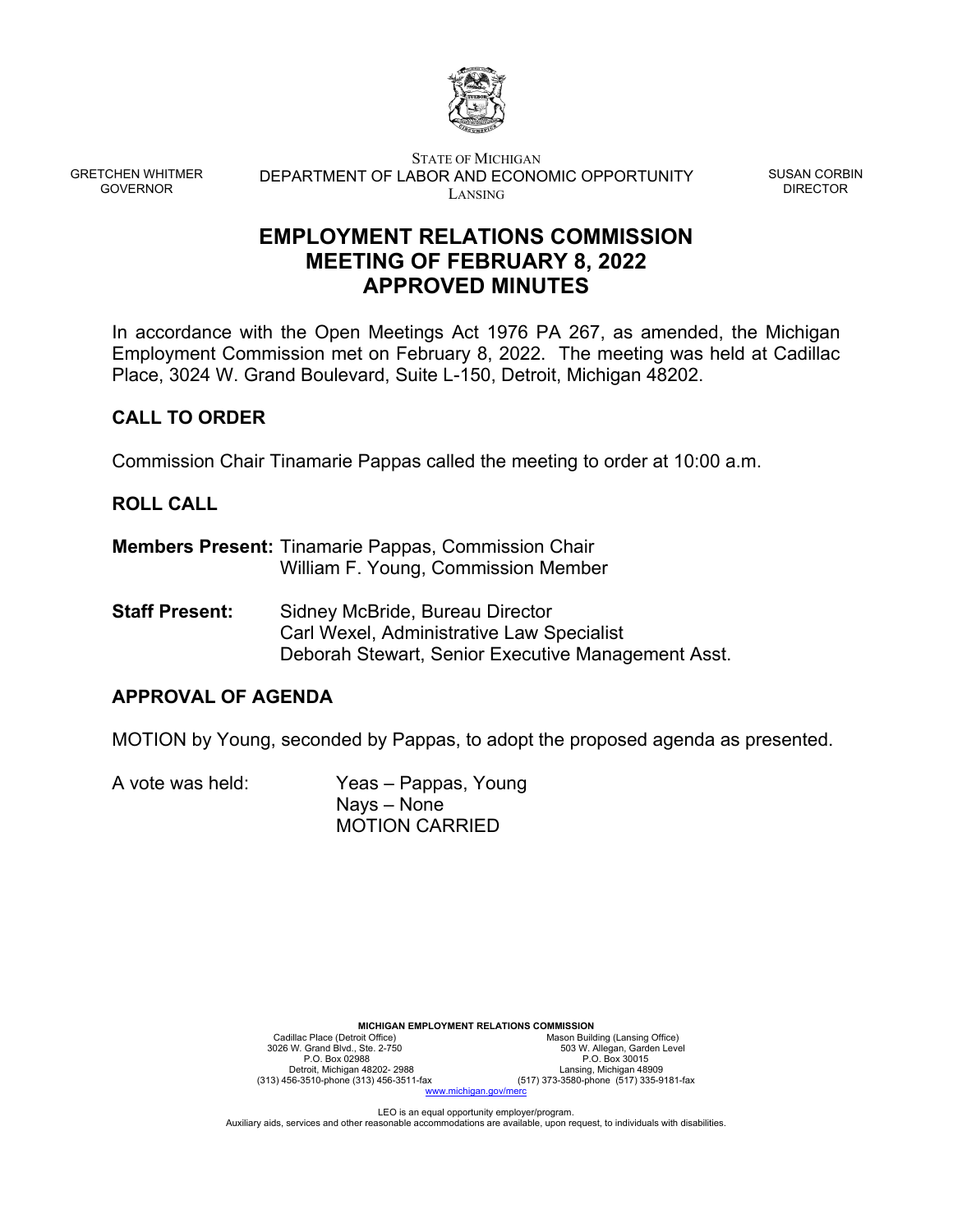## **APPROVAL OF MINUTES**

MOTION by Young, seconded by Pappas, to approve the proposed minutes of the regular MERC monthly meeting of January 11, 2022, as submitted.

| A vote was held | Yeas – Pappas, Young  |
|-----------------|-----------------------|
|                 | Nays – None           |
|                 | <b>MOTION CARRIED</b> |

#### **DIRECTOR'S REPORT**

Report summaries for January 31, 2022 were as follows:

- MOAHR ALJ Reports— Overall total of 102 cases pending at MOAHR including 10 at the 'ready to write' stage.
- Appellate Report—2 MERC cases pending before the Michigan Court of Appeals and 2 MERC cases pending before the Michigan Supreme Court. On February 1, 2022, the Michigan Court of Appeals issued a decision reversing one of the Commission's decisions in MERC Case No. 19-C-0479-CE (City of Detroit Fire Department and Detroit Fire Fighters Association).
- MERC Cases in Commission Review—7 cases listed on the report where 3 were issued in January 2022 and one on the agenda for action today.

The next group of reports relate to the monthly activity for the various case types within the agency during January 2022. In sum—

- Election Certifications and Trends Reports indicate the agency conducted 4 representation elections and issued 3 certifications. The 3 certifications issued involved bargaining units covering 43 employee positions.
- ULP Trends Report showed 16 newly initiated ULP cases, 3 ULP cases with parties agreeing to participate in voluntary mediation, 3 MERC decisions were issued and 4 administrative case dismissals—cases dismissed by the MOAHR ALJs or by BER Director based on filing deficiencies.
- Mediation Activity Trends Report showed 55 cases with first time mediation requests, 70 mediation conferences and 22 cases settled through MERC mediation.
- New MERC Cases Report indicated 178 cases were initiated during the month that comprised of 24 grievances, 133 collective bargaining, 4 election, 16 ULP cases and no work stoppage cases.
- Contract Cases in Hearing Stage: This report is pending future revision. During January 2022, a total of 12 Contract Bargaining cases were in the hearing stage with 8 in Act 312 Arbitration and 4 in Fact finding. Two cases settled and one case remains on hold due to court order.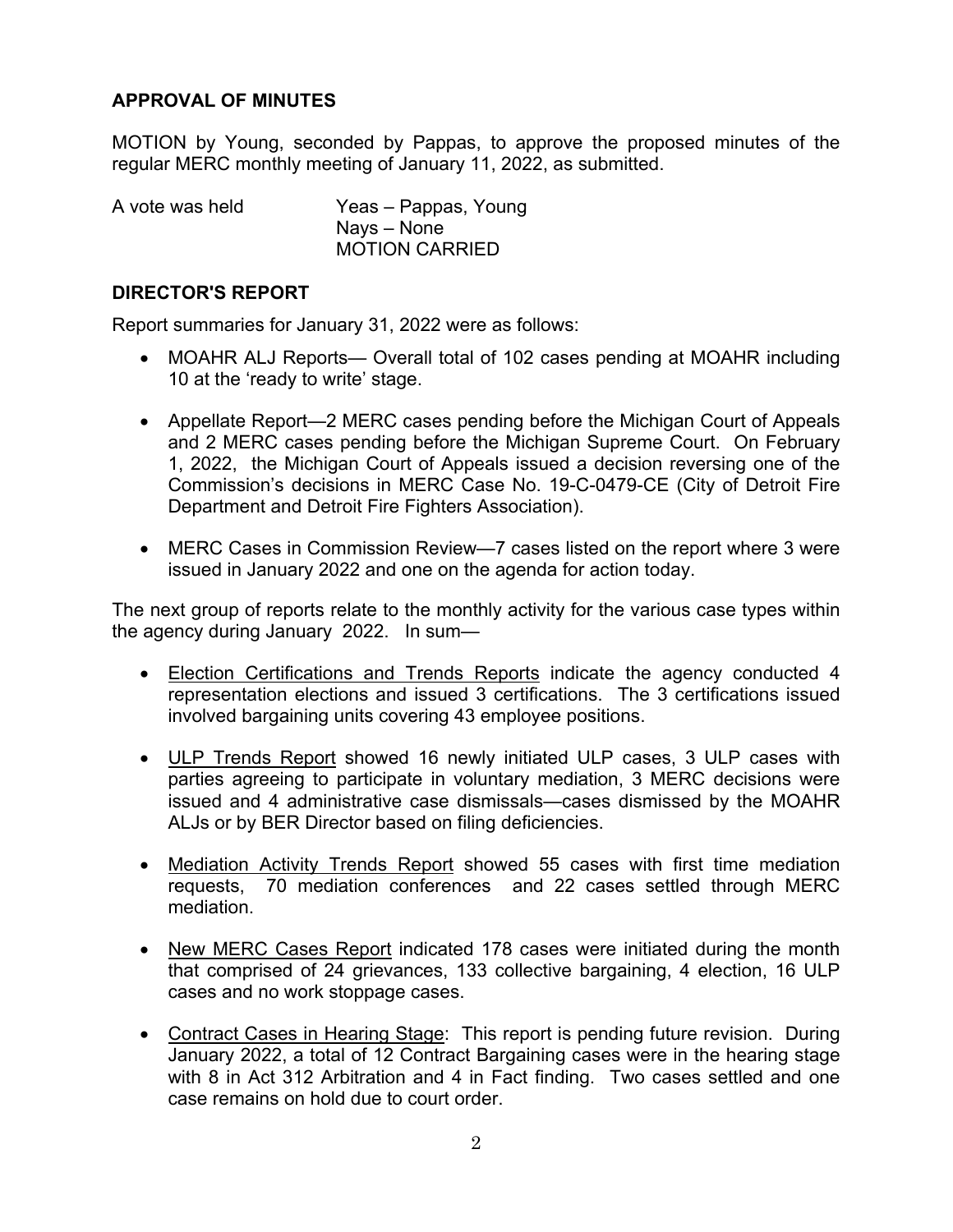## **ADMINISTRATIVE AGENDA**

1. Bureau Director's Updates:

Director McBride noted the following:

a. COVID-19 Impact:

Monday, February 28, 2022, continues to be the return to office date for State employees. Once lifted, staff will begin a hybrid work schedule in where most of the staff will have some scheduled office days each week.

- b. Miscellaneous:
	- 1. Association of Labor Relations Agencies is an international association. In 2021, Director McBride was appointed to its Board. The 2022 conference will be virtual in July 2022 with tentative conference plans to be held in Nova Scotia in 2023 and Detroit in 2024.
	- 2. Monthly Hearing Calendar: This is an item to eventually be added to the monthly meeting reports. It is a calendar for scheduled hearings on MERC cases. Ashley Rahrig, Departmental Analyst, will be monitoring, reviewing, and authorizing payment for the contracted DTMB approved vendors providing court reporting functions on the ALJ and 312 hearings.
	- 3. Voluntary Mediation: As of today, 12 total cases have been submitted for voluntary mediation with 4 being resolved, 2 moved to MOAHR and the others continuing in voluntary mediation.
- c. The next regular meeting of the Commission was confirmed for Tuesday, March 8, 2022, at 10:00 a.m. at Detroit Cadillac Place. It was moved by Young and seconded by Pappas to approve the meeting date and time.

A vote was held: Yeas – Pappas, Young Nays – None MOTION CARRIED.

## **DECISIONAL AGENDA**

The Commission decided the following matters:

 *Washtenaw Community College and Kimberly Dosey,* Case No. 21-J-1938-CE

Staff Attorney Carl Wexel provided a brief summary of the case filed by the Union. It was moved by Young and seconded by Pappas to affirm the ALJ's